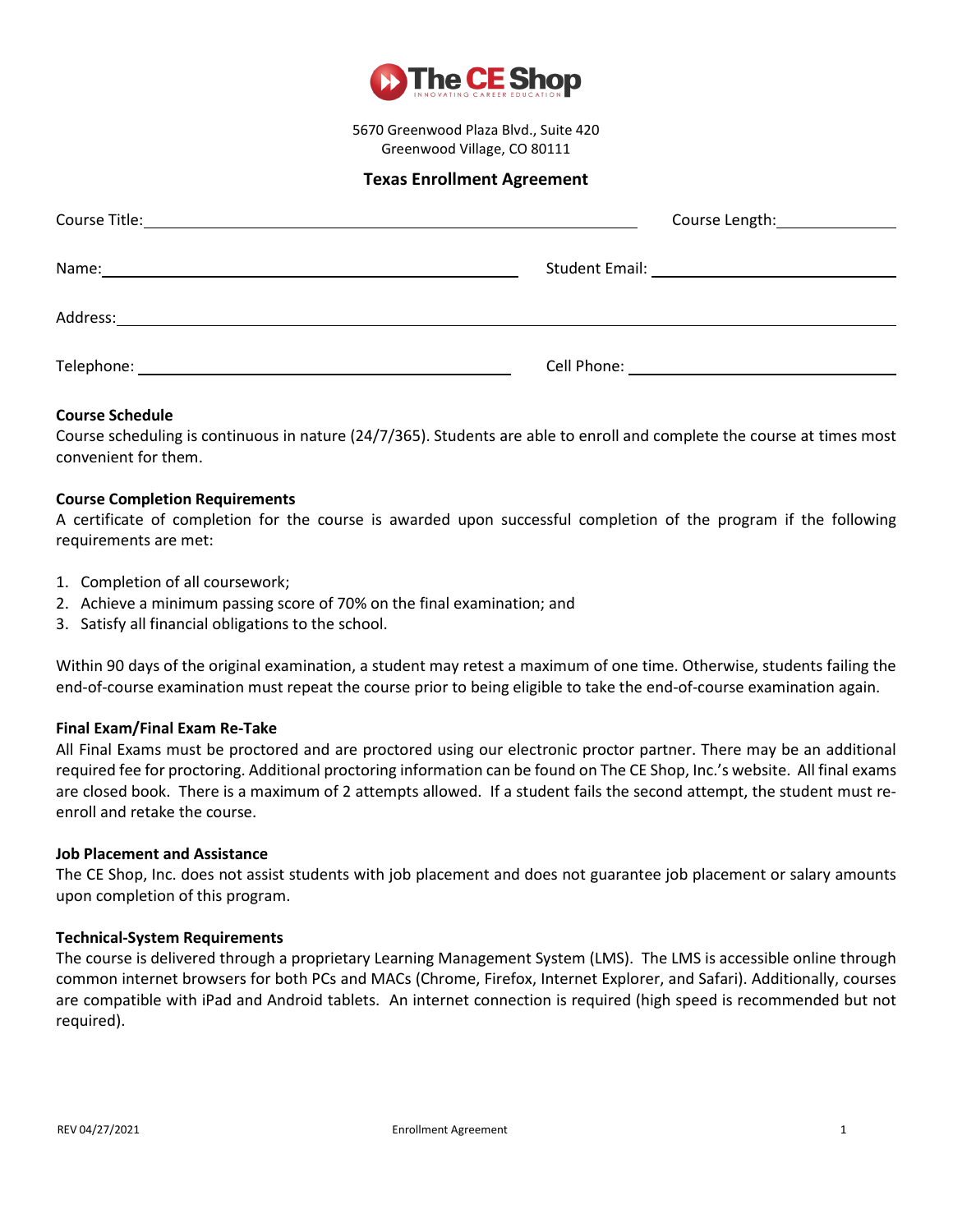

5670 Greenwood Plaza Blvd., Suite 420 Greenwood Village, CO 80111

# **Texas Enrollment Agreement**

### **Course Cost**

Individual 30-Hour Qualifying Texas Sales Course Tuition Price\*……………………………………………..\$109.00 Individual Texas SAE Sales Post-Licensing Course Tuition Price\*.................................................\$135.00 \*The CE Shop, Inc. reserves the right to adjust the course cost at any time prior to purchase.

## **Payment Plans**

| First Payment:  | Due Today                       | 33.33% |
|-----------------|---------------------------------|--------|
| Second Payment: | Due 30 days from first payment  | 33.33% |
| Third Payment:  | Due 30 days from second payment | 33.34% |
|                 | Total:                          | 100%   |

The following terms and conditions apply to payment plans. The customer agrees:

- 1. That the school is authorized to charge my credit card for the payments due on my account as the payments become due (in 30-day intervals); and
- 2. That the school is entitled to suspend my course in the event that I miss a payment for any reason and that the account will stay suspended until any past due payment(s) are received; and
- 3. That I am not entitled to receive my Certificate of Completion for the course until the school has been paid in full for the course; and
- 4. That the school is entitled to charge my credit card an Administrative Fee of \$9.99 per payment made under the Payment Plan. Under no circumstances am I entitled to a refund of any Administrative Fees paid; and
- 5. In the event that any payment is not made per the above terms, the amount of the total unpaid balance shall be due and forthwith payable and the school shall be entitled to collect the full remaining unpaid balance. In the event that the school incurs any costs and/or fees (including reasonable attorney fees) in the collecting of any unpaid balance, the student agrees to pay said costs and/or fees and said costs and/or fees will be added to any unpaid balance.

## **The CE Shop's Guarantee (General Refund Policy)**

The CE Shop is committed to student satisfaction. If for any reason you are unsatisfied, The CE Shop will refund the purchase of any course(s), if the following conditions are met:

- 1. The request for the refund is submitted before the course expires; and
- 2. The request for the refund is within 30 days of purchase; and
- 3. The course(s) is not more than 50% completed.

**Pre-Licensing Courses:** The CE Shop guarantees that you will pass the state licensing exam or you are entitled to your money back. To obtain a refund of the purchase price of the Pre-Licensing course in the event that you do not pass your state licensing exam, you will be required to agree to the terms of and submit the [Affidavit.](mailto:Affidavit) Please contact our office at 1.888.827.0777 or [Support@TheCEShop.com](mailto:support@theceshop.com) for refund or credit hour requests. Partial credit is not given for any course. Due to specific regulations prohibiting this refund policy in Louisiana, this refund policy does not apply in Louisiana.